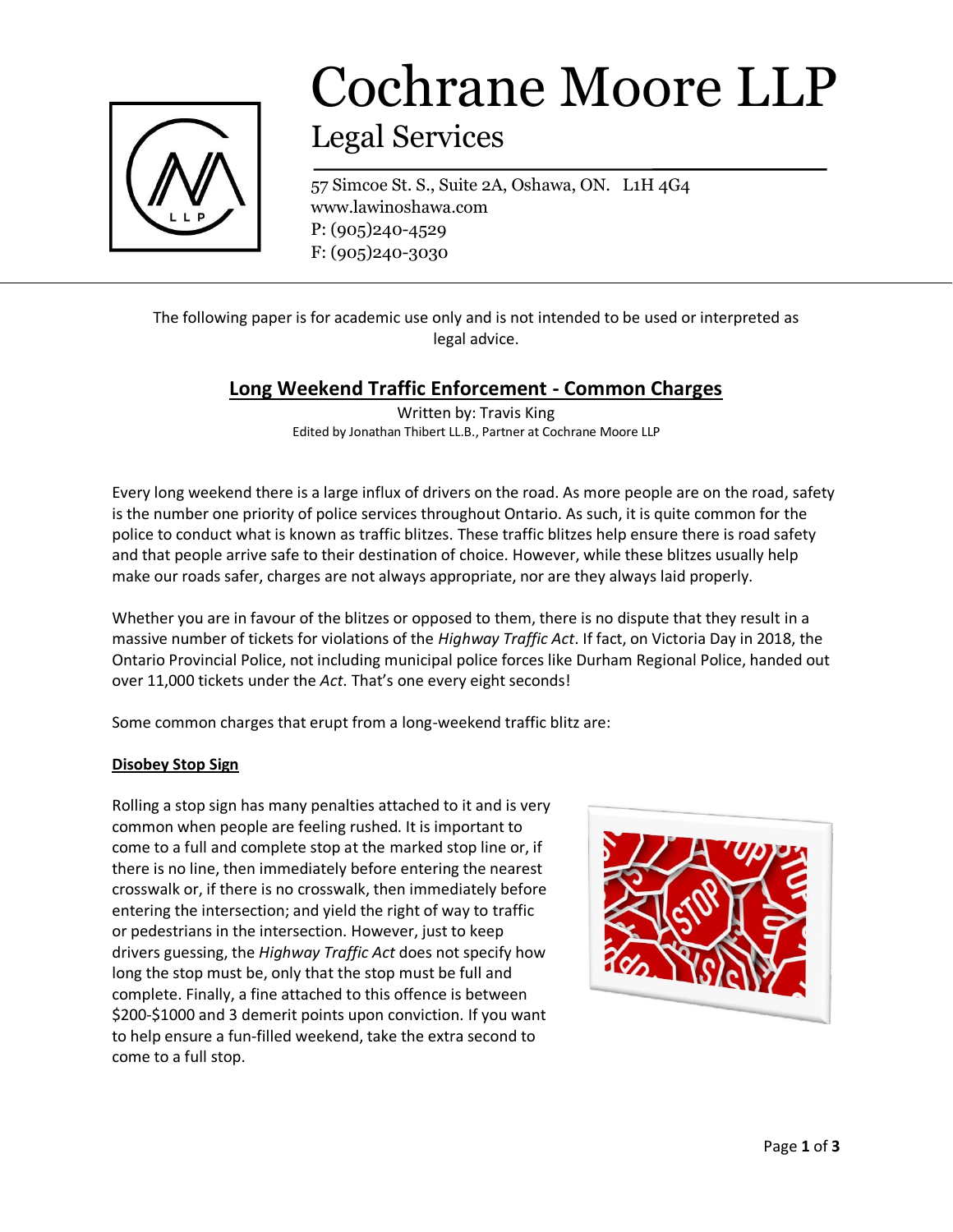# **Distracted Driving**

Ontario's new distracted driving laws apply to the use of handheld communication, entertainment devices and certain display screens. With so many legislative changes, newspaper articles, and armchair legal professionals, the law around distracted driving has become unclear for many. Simply put, these restricted devices or screens include smart watches, cellphones, tablets, PSP Vita, Nintendo 3DS, laptop, GPS or any other entertainment devices. If convicted on your first offence, you can face a fine of up to \$1,000, 3 demerit points, and a 3-day licence suspension. That said, you are still allowed to use a hands-free device to make a phone call, or a GPS display screen, as long as they are securely mounted on the dashboard or built into the vehicle's dashboard.



Finally, distracted driving charges may have a significant impact on your insurance and licence upon conviction.

# **Driving without a Seatbelt**

The law requires you and all passengers in a car to wear a seatbelt properly and securely fastened while traveling. The driver of the car is responsible for all passengers that are under the age of 16. Although vehicles are safer than ever before, it is still very important, and required by law, to wear a seatbelt no matter how long or short a trip in the car might be. Seatbelt fines can range between \$200- \$1,000 and 2 demerit points upon conviction.

# **Speeding**

One of the most common traffic offences in Ontario is for drivers exceeding speed limits. Depending on the rate of speed, it can be a costly fine and can even lead to a charge of Stunt Driving if you have exceeded the speed limit by 50km/h.

Many factors of this fine depend on if you were pulled over in a community safe zone, a construction zone, and how fast you were driving. Depending on your rate of speed, you may receive demerit points in addition to fines. As well, if you are stopped for driving 50km/h over the limit you will have your licence suspended on the spot and vehicle impounded for 7 days.





These are just a few of the common charges during a long weekend traffic blitz. Have you received a ticket for any of these offences? Call and talk to one of our skilled paralegals at Cochrane Moore LLP today to see if we can help you through this matter!